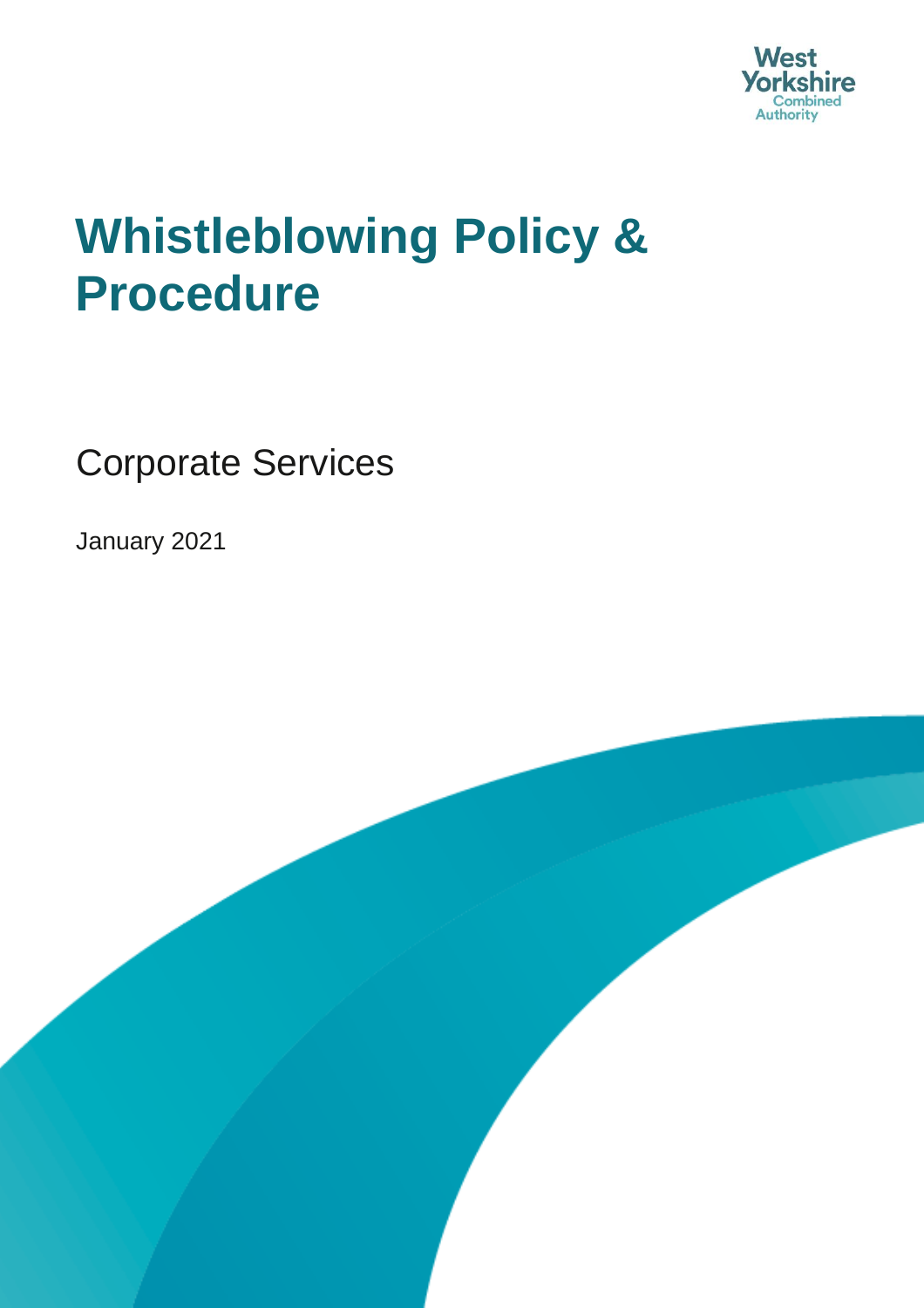

### **Contents**

| 2. |  |
|----|--|
|    |  |
|    |  |
| 5. |  |
|    |  |
|    |  |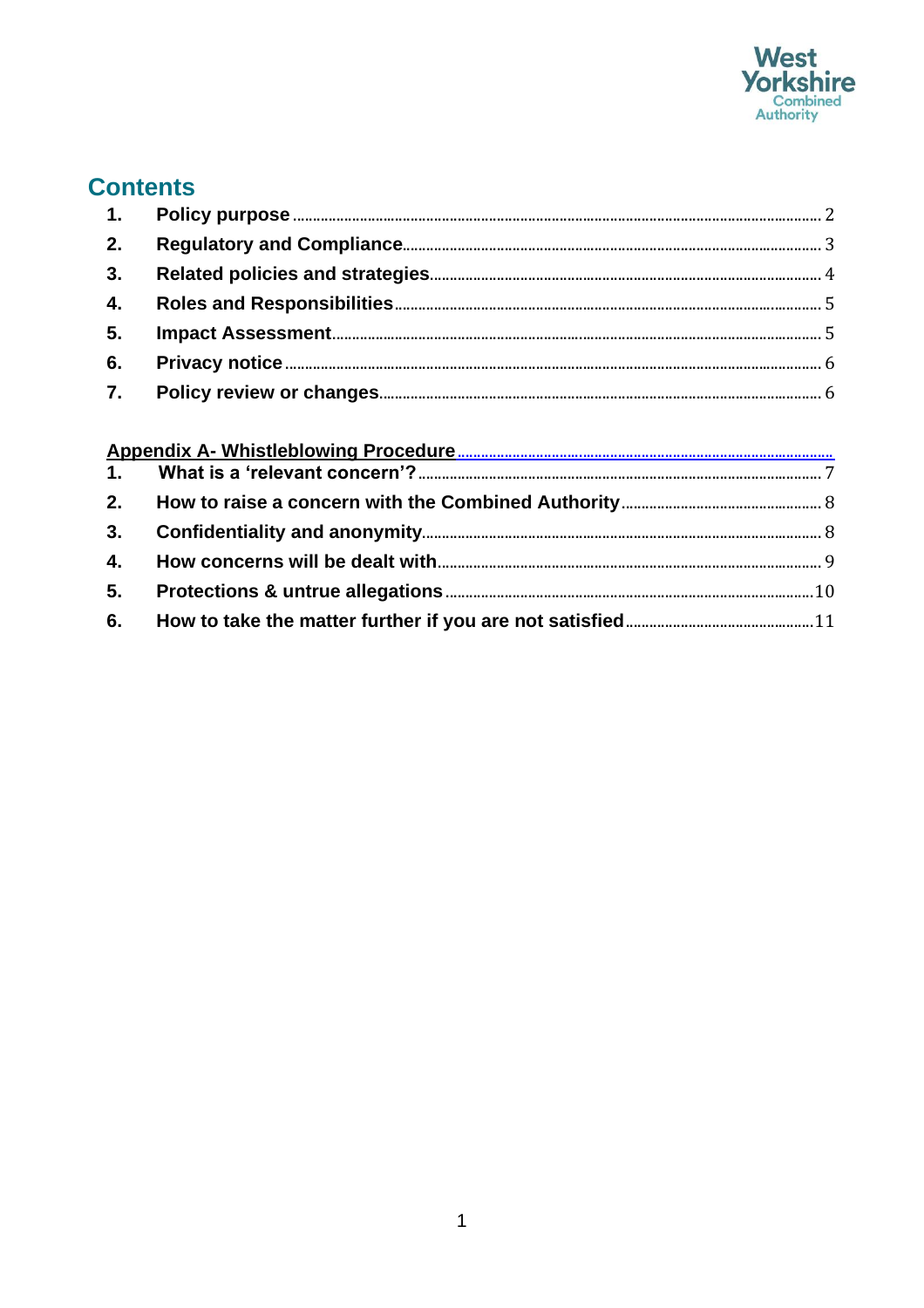

#### <span id="page-2-0"></span>**1. Policy purpose**

#### **Purpose**

- creating an environment with the highest possible standards of openness, probity 1.1. West Yorkshire Combined Authority (the Combined Authority) is committed to and accountability. In accordance with this commitment we encourage employees and others with serious concerns about any aspect of the Combined Authority's work to come forward and voice those concerns without fear of reprisal.
- 1.2. This Policy sets out how to report whistleblowing concerns and how those concerns will be dealt with. These include something the whistleblower believes goes against the core values of Standards in Public Life and the Code of Conduct for members of the Board and staff. In particular members of the Board, as key decision makers, have a right and a responsibility to speak up and report behaviour that contravenes these values.

#### **Definitions**

- 1.3. Various terms will be used throughout this Policy that may be unfamiliar but for the avoidance of doubt these are defined as follows:
	- contravention of rules or illegality provides useful information to address this. In  $\triangleright$  Whistleblowing - where an individual who has concerns about a danger, risk, doing so they are acting in the wider public interest, usually because it threatens others or impacts on public funds. By contrast, a grievance or private complaint is a dispute about the individual's own position and has no or very limited public interest.
	- $\triangleright$  Whistleblower this is a person making a protected disclosure in the public interest under this Policy. They might be an employee, a Combined Authority or LEP Board Member, a contractor, a third party or a member of the public.
	- the LEP.  $\triangleright$  Combined Authority – West Yorkshire Combined Authority; the accountable body for the LEP and the employer of staff who advise and carry out work for
	- ➢ LEP The Leeds City Region Enterprise Partnership
	- $\triangleright$  Responsible Officer this is the person with overall responsibility for maintaining and operating this Whistleblowing Policy. They will maintain a record of concerns raised and the outcomes (but will do so in a form that does not endanger confidentiality) and will report to senior decision makers as necessary.
	- $\triangleright$  Relevant Concern something the whistleblower has been asked to do, or is aware of, which they consider to be wrong-doing and is in the public interest to raise.
	- $\triangleright$  Protected disclosure- is a matter that is a relevant concern which qualifies for protection under the Public Interest Disclosure Act 1998.
	- ➢ The Standards in Public Life, also known as 'the Nolan Principles', include the principles of integrity, objectivity, accountability, openness, honesty, leadership and impartiality. These should be followed by all public sector employees and post holders.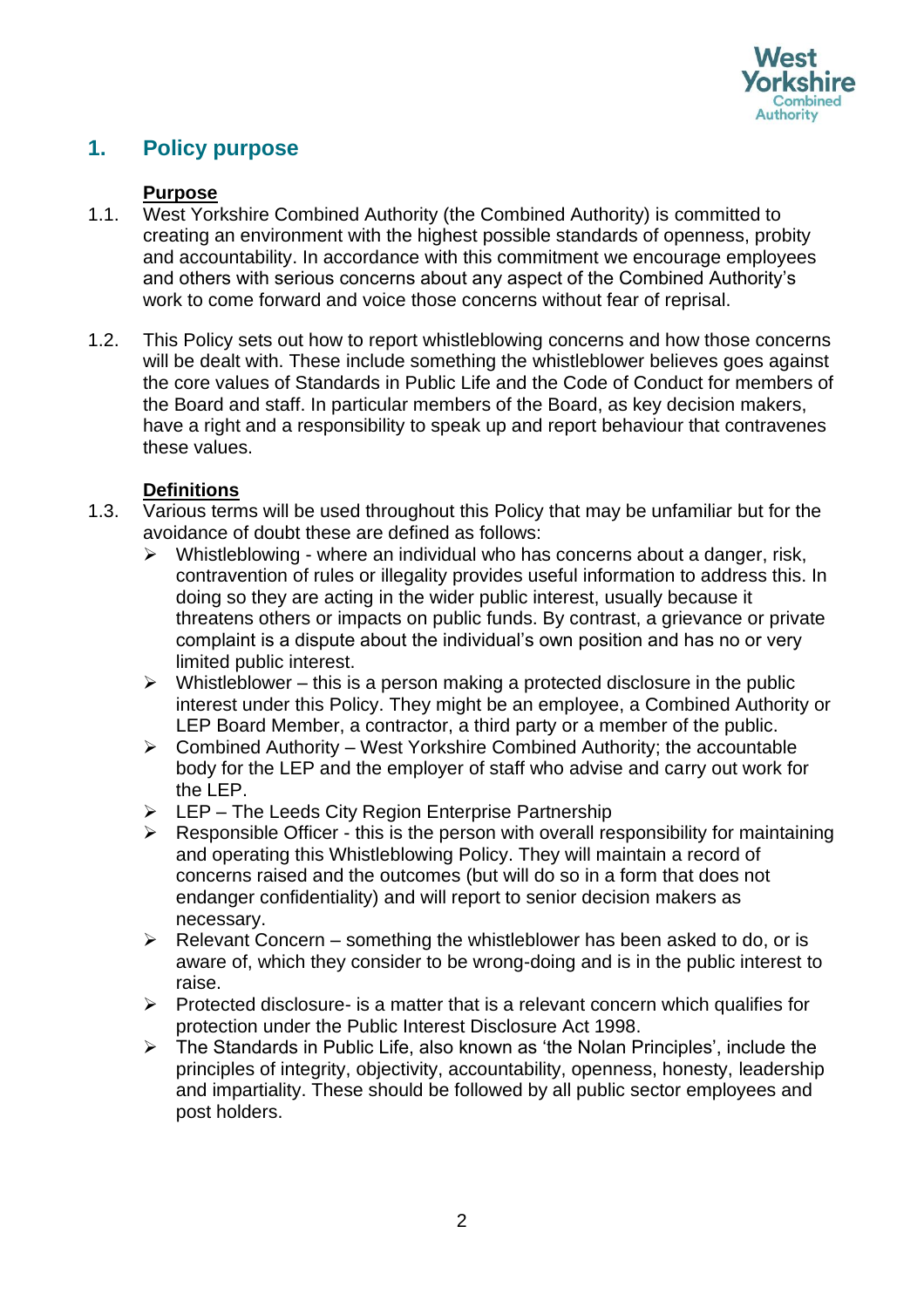

#### **Policy Statement**

- 1.4. The Combined Authority recognises that individuals may often be the first people to realise that there may be something wrong within the organisation. This Policy aims to:
	- question and act upon their concerns without fear of reprisal, victimisation or • Encourage people to feel confident about raising serious concerns and to harassment;
	- Provide avenues for individuals to raise those concerns and receive feedback on any action taken;
	- Allow people to take the matter further if they are dissatisfied with the response; and
	- Reassure all whistleblowers (but employees in particular, who may have specific concerns about their position and employment status) that they will be protected from possible reprisals or victimisation if they have made a disclosure in the public interest.

#### **Scope**

- 1.5. This Policy applies to anyone concerned about something they believe is happening at the Combined Authority, and the Leeds City Region Enterprise Partnership (LEP). This includes staff, customers and third parties, including members of the public.
- 1.6. It details the legal protections available to all employees, irrespective of grade or role. The Combined Authority is also the accountable body for the Leeds City Region Enterprise Partnership (LEP) and for the avoidance of doubt where employees of the Combined Authority are acting on behalf of the LEP they remain covered by this Policy.
- workers and joint venture partners, and where reference is made to employees in 1.7. The Policy also applies to contract staff, consultants, contractors, temporary the Policy and process guidance this should be interpreted as also including this wider extended group.

#### **Objectives**

- 1.8. The Combined Authority are committed to using this Policy to:
	- $\triangleright$  provide clear rules and guidance to enable the raising of relevant concerns related to activities associated with the Combined Authority and/ or the LEP;
	- $\triangleright$  respect the right of colleagues to raise their concerns and respond to these appropriately;
	- $\triangleright$  deter those considering making malicious or vexatious allegations;
	- $\triangleright$  advising individuals of the correct procedure to follow depending on the nature of the concern being raised; and
	- ➢ provide advice and guidance on raising concerns and ensure compliance with legislation on this area.

#### <span id="page-3-0"></span>**2. Regulatory and Compliance**

2.1. This Policy is focussed on providing appropriate means for whistleblowers to raise relevant concerns and offer protection for those employed by the Combined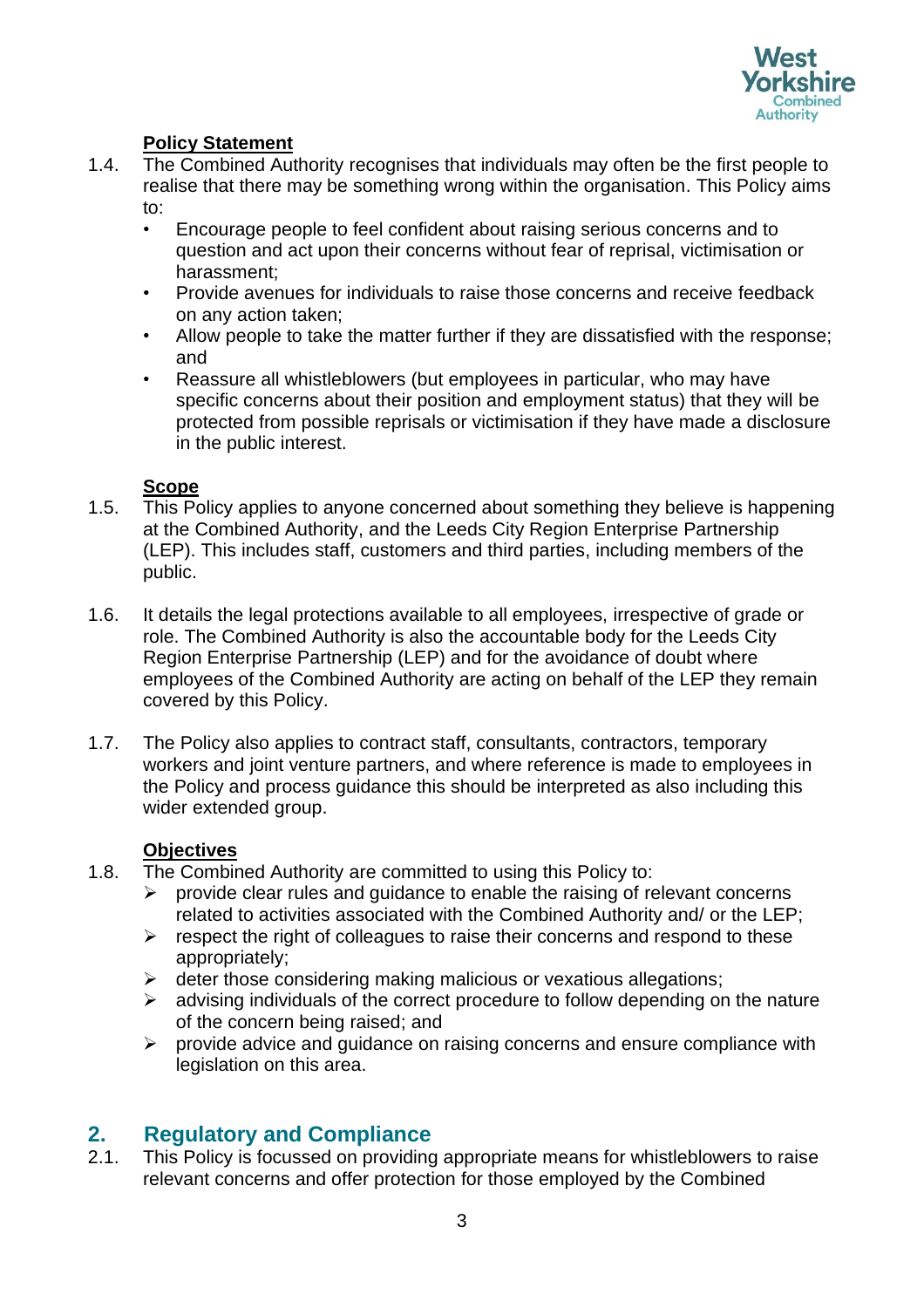

Authority from potential reprisal under the Public Interest Disclosure Act 1998 (PIDA) as a result of making a protected disclosure.

- 2.2. Any suspicions of fraud, corruption and/ or money laundering covered by the Fraud Act 2006, Bribery Act 2010, Money Laundering Regulations 2017 and Proceeds of Crime Act 2002 among others concerning theft and forgery can be reported using the procedure set out in this Policy.
- at Work Act 1974. The Enterprise and Regulatory Reform Act 2013 also introduced 2.3. A concern may also relate to a breach of any number of employment and Health and Safety laws and regulations such as the Equality Act 2010, the Health & Safety a number of changes to the protection of whistleblowers which this Policy complies with.
- 2.4. The Combined Authority is subject to the Public Sector Equality Duty (PSED) and is legally required to have due regard to the need to:
	- ➢ Eliminate unlawful discrimination, harassment, victimisation and any other conduct prohibited by the Act;
	- ➢ Advance equality of opportunity between people who share a protected characteristic and people who do not share it; and
	- ➢ Foster good relations between people who share a protected characteristic and people who do not share it.

#### <span id="page-4-0"></span>**3. Related policies and strategies**

- concerns through the Whistleblowing Policy Procedure. 3.1. The Combined Authority (including the LEP) has a Complaints Policy and procedures available on their websites that in many cases will be more appropriate for third parties or members of the public to follow without going through the whistleblowing process. However, if a member of the public or third party believes that their complaint fits the description of a 'relevant concern', they may report their
- 3.2. Internal whistleblowers should consider, before raising a concern under this policy, whether it is actually more appropriate to do so under one of the Combined Authority's workforce policies first:
	- ➢ Grievance Policy
	- $\triangleright$  Employee Equality and Diversity Policy
	- ➢ Anti-bullying and Harassment Procedure
- 3.3. This Policy also has direct links to the following:
	- ➢ The **Code of Conduct Policy** which explains the levels of integrity expected of the Combined Authority's employees, members and voting co-opted members of the Authority.
	- ➢ The **Anti-Fraud, Bribery and Corruption Policy/ Strategy and Anti- Money Laundering Policy** explain our commitment to protecting the Combined Authority against the perpetration of fraud, bribery and corruption from both internal and external sources and how we meet our responsibilities in line with the latest money laundering regulations.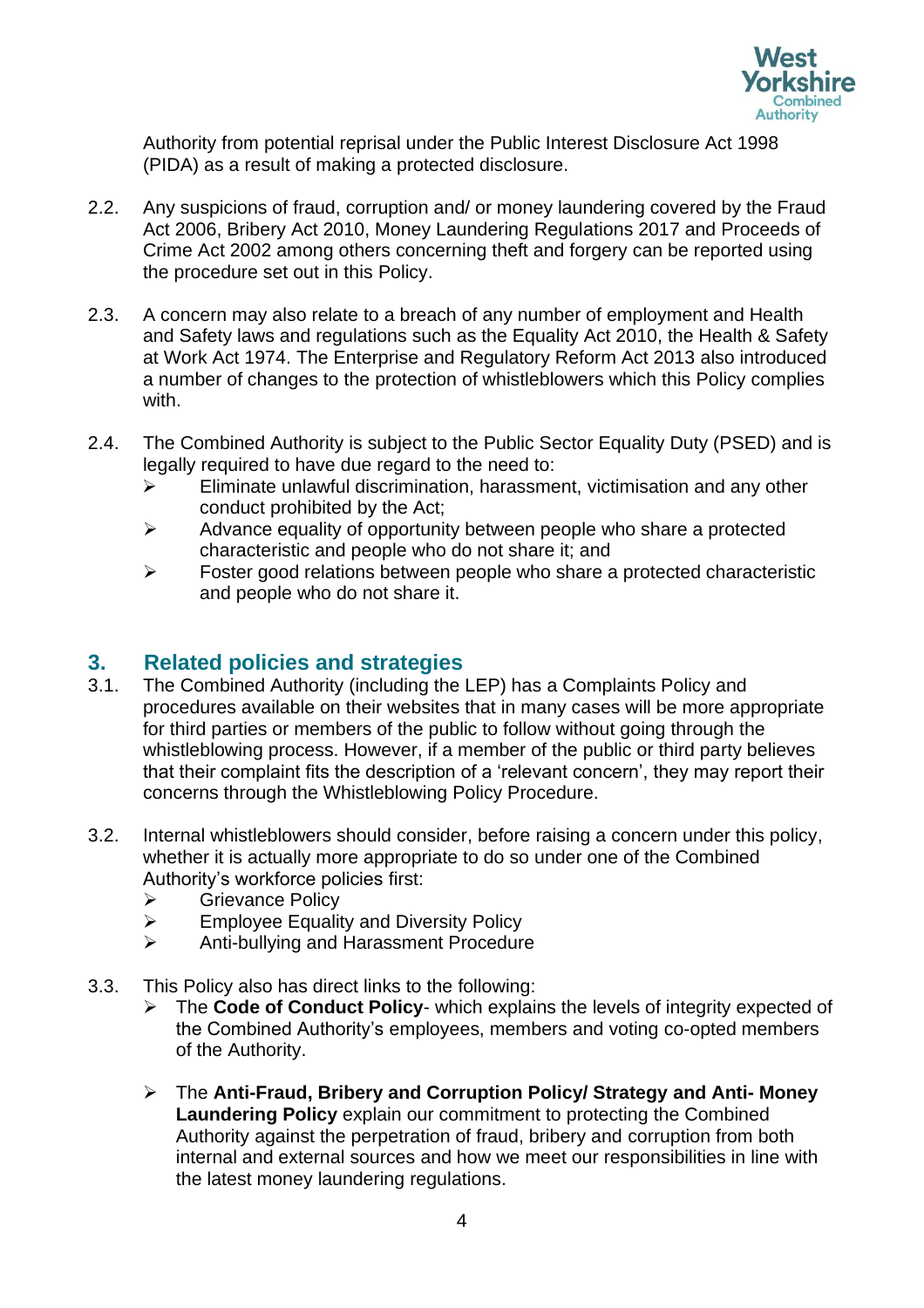

➢ The **Disciplinary, Conduct & Capability Policy and Procedure** may be used in relation to an individual identified as potentially doing wrong. It may also be used where a false allegation is raised or where there is detrimental treatment by colleagues for raising concerns.

#### <span id="page-5-0"></span> **4. Roles and Responsibilities**

- 4.1. This Policy applies to all Combined Authority and LEP Members, employees, contractors and persons carrying out the Combined Authority's public functions.
- 4.2. Everyone has a responsibility to ensure that they comply with this Policy when raising concerns and dealing with these, and that the people who have come forward are protected from any detriment as a result. All employees must ensure that any behaviour that is not in accordance with this policy is challenged.
- 4.3. Directors and Heads of Services have responsibility for driving forward the Combined Authority's work on openness and transparency relevant to the functions and services they have responsibility for, and ensuring those making a disclosure are appropriately protected, with the support of HR Services.
- 4.4. The Responsible Officer (the Head of Internal Audit) is responsible for the operation needed to either the policy or procedures. of the procedures within this Policy and reporting on these, and any changes
- 4.5. The Governance and Audit Committee is responsible for monitoring compliance be undertaken on a periodic basis and reported to the Governance and Audit with this Policy. Reviews on the effectiveness of whistleblowing arrangements will Committee.

#### <span id="page-5-1"></span>**5. Impact Assessment**

5.1. In the creation of this Policy, consideration has been given to any possible adverse equality impact for the following groups: disability; gender; gender reassignment; marital status (including civil partnerships); sexual orientation; race; religion or beliefs; age; pregnancy and maternity. The Policy is considered to have no adverse equality impact.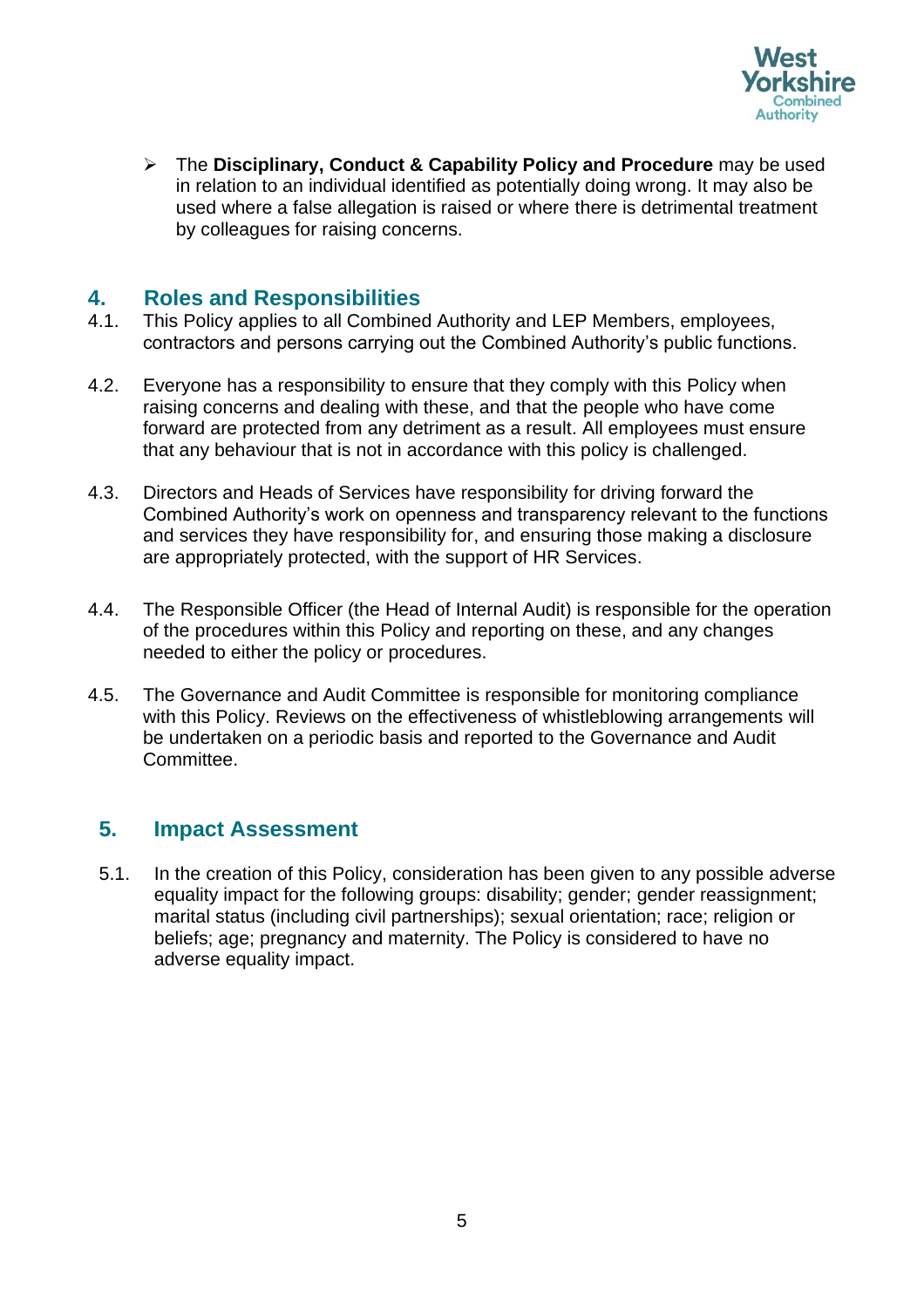

#### <span id="page-6-0"></span>**6. Privacy notice**

- the purposes of meeting the Combined Authority's legal obligations under the Data 6.1. Any personal data that is processed pursuant to this Policy will be processed for Protection Act 2018 and the General Data Protection Regulations (GDPR).
- 6.2. Further privacy information can be found in the customer privacy notice which is available on the Combined Authority website, and employee privacy notice which is available on the intranet.
- 6.3. A copy of the LEP privacy policy can be found on the LEP website.

#### <span id="page-6-1"></span>**7. Policy review or changes**

- 7.1. The Combined Authority reserves the right to amend the details of this Policy as required following consultation with relevant parties including recognised trade unions. Any feedback or comments on this Policy should be directed to the Responsible Officer.
- 7.2. This Policy will be monitored and reviewed on an annual basis, to ensure that it meets the needs of the Combined Authority and LEP and remains compliant with relevant legislation.
- effectiveness of governance arrangements), and to the LEP Board and Combined 7.3. The Responsible Officer will provide an annual report to the Combined Authority's Governance and Audit Committee (which has responsibilities for overseeing the Authority as required.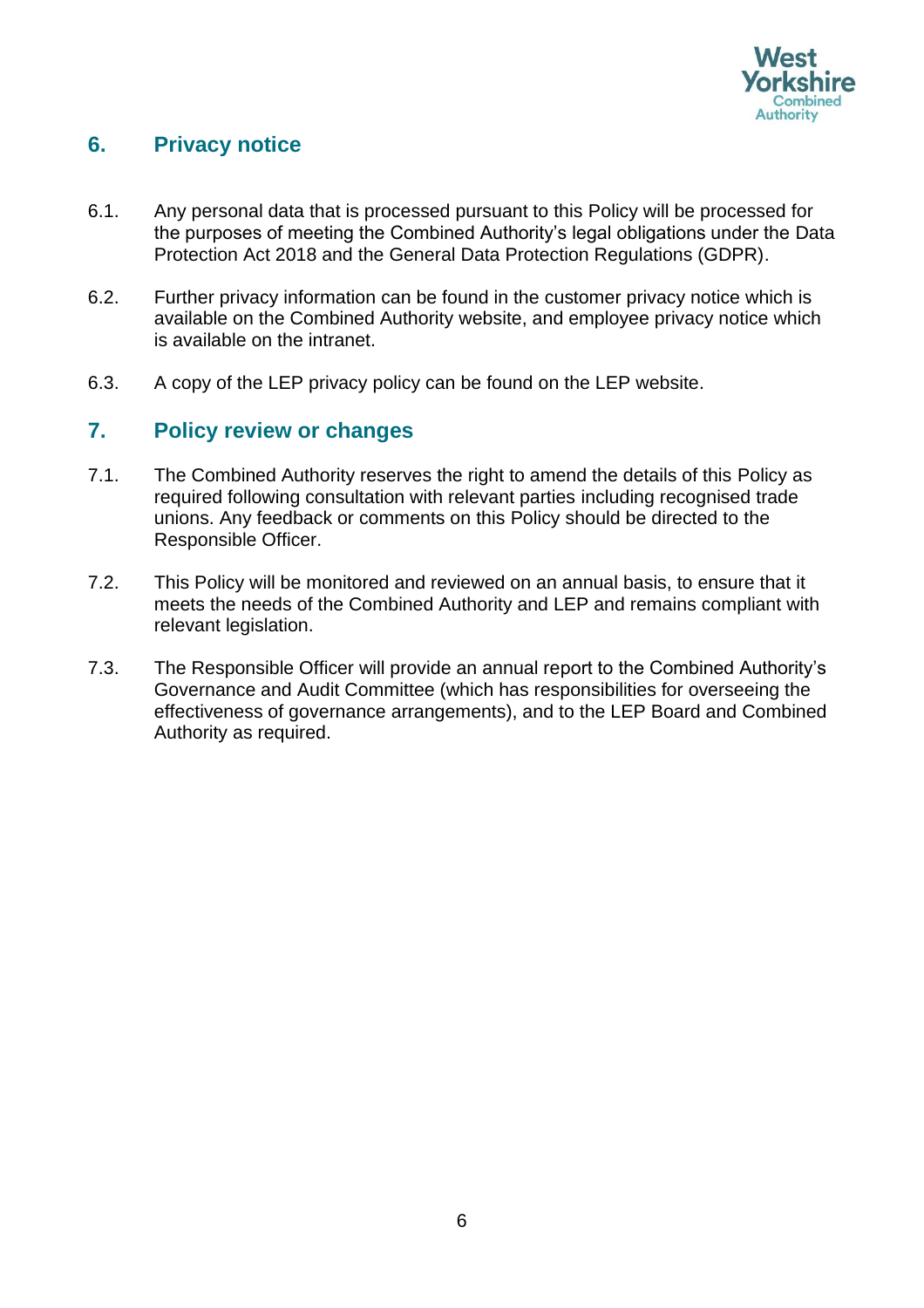

## **Appendix A**

# **Whistleblowing Procedure**

#### <span id="page-7-0"></span>**1. What is a 'relevant concern'?**

- 1.1. The Combined Authority is committed to the highest standards of integrity, openness and accountability in everything we do. As individuals we have integrity, as an organisation we are trustworthy. We are committed to encouraging all individuals, including non-Combined Authority employees, to be open in raising any concerns with us.
- of the actions of another at the Combined Authority either in the past or present, or 1.2. As a current or former employee, agency worker, consultant or contractor, you could be the first to realise that you have been asked to do something, or are aware likely to happen in the future which could be considered 'wrong'.
- 1.3. Examples (but not a definitive list) of the types of concerns to be raised using this procedure include:
	- $\triangleright$  a criminal offence, including possible fraud or other financial irregularity, bribery, corruption, blackmail or money laundering;
	- $\triangleright$  a failure to comply with any legal or regulatory duty or obligation or which falls below established standards of practice subscribed to;
	- $\triangleright$  a miscarriage of justice;
	- ighthrorporal mannitory an abuse of power for personal gain or other improper use of authority;<br>  $\triangleright$  endangering the health and safety of anyone;
	- $\ge$  endangering the health and safety of anyone;<br>  $\ge$  unethical or improper conduct:
	- unethical or improper conduct;
	- $\triangleright$  endangering the environment; or
	- $\triangleright$  information relating to any of the above has been, or is likely to be, deliberately concealed.
- to a management decision or terms and conditions of employment. These matters should be dealt with using the relevant alternative procedure, for example, the matters of individual conscience where there is no suggestion of wrongdoing but, 1.4. Whistleblowers should not however raise malicious or vexatious concerns, nor should they raise knowingly untrue concerns. In addition, this procedure should not be used to raise concerns of a HR or personal nature, such as complaints relating Combined Authority's grievance procedure. Equally, this policy would not apply to for example, an employee or Board Member is required to act in a way which conflicts with a deeply held personal belief.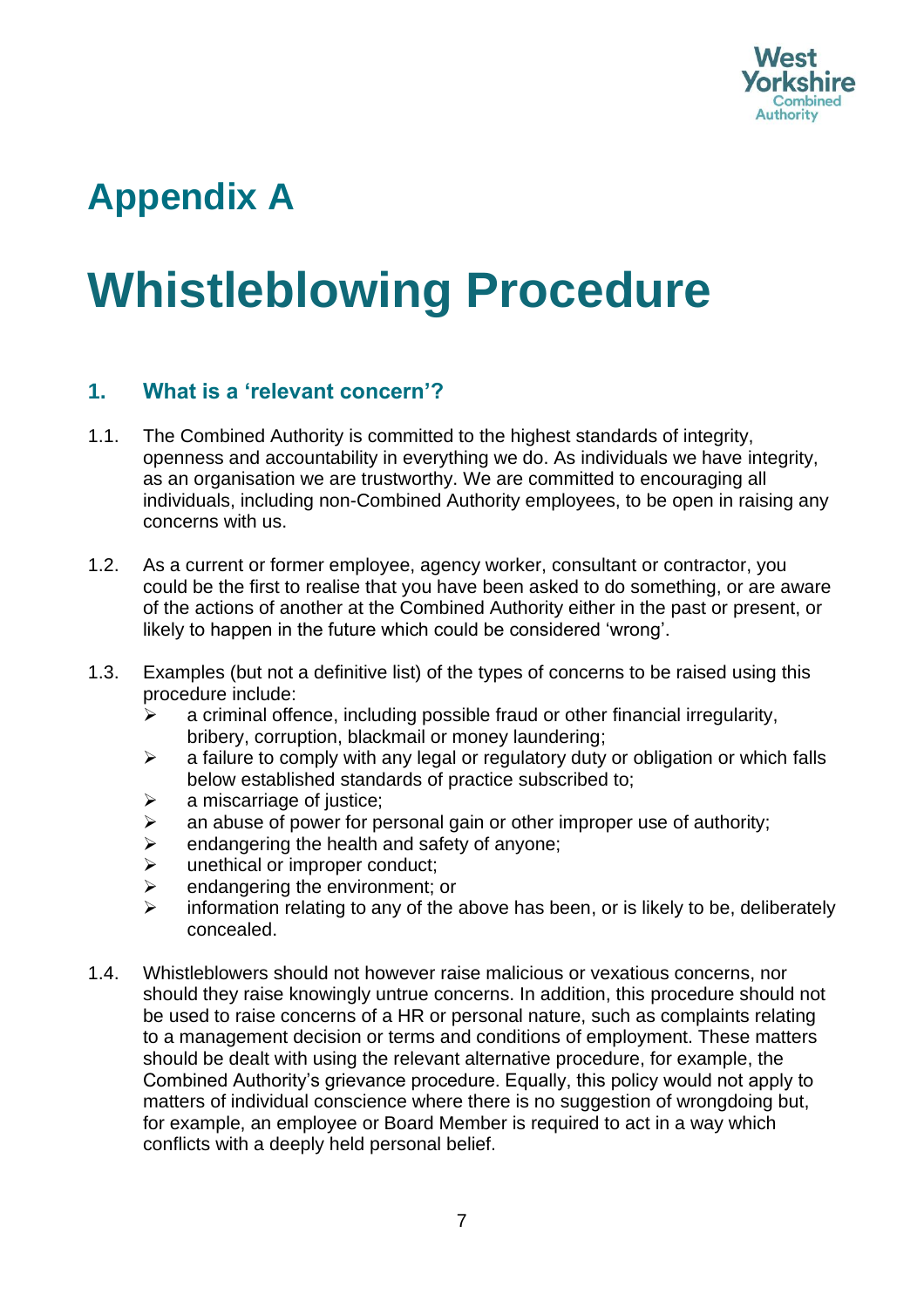

#### <span id="page-8-0"></span> **2. How to raise a concern with the Combined Authority**

- relevant concerns that you have. We recognise that the decision to report a concern 2.1. The Combined Authority has robust processes in place to enable you to raise any can be difficult. However, it is best to raise your concerns at the earliest opportunity.
- the correct procedure when raising a whistleblowing concern and that you do not 2.2. Proof is not required at this point, only a reasonable belief that disclosing the information is in the public interest before raising a concern. It is important to follow attempt to investigate it yourself as the collection of evidence is best left to those assigned to consider the matter reported.
- as much information to be given as possible to help assess the situation. Ideally the 2.3. When raising a concern under the procedure it does help if this is in writing, and for referral should include the following information:
	- the background and reason behind the concern;
	- and • whether you have already raised a concern with anyone, and the response;
	- any relevant dates when actions related to the concern took place.
- if you do not think they are involved). 2.4. If you are unsure who to speak to, you can raise the matter with your union representative if you have one, or your line manager or their line manager (but only
- 2.5. It is important that the concern is raised with the person best placed to deal with the matter. In most cases this will be the Responsible Officer, who is the Head of Internal Audit, and can be contacted via e-mail to [bronwyn.baker@westyorks](mailto:bronwyn.baker@westyorks)ca.gov.uk).
- team. The number for this is 0113 2517 359. Callers will not be asked to give their 2.6. Alternatively, a confidential whistleblowing hotline is operated by the Internal Audit name if they don't want to. You can also e-mail internalaudit@westyorks-ca.gov.uk
- 2.7. If you have a concern involving the Responsible Officer or Internal Audit, the matter should be raised with the Monitoring Officer, who is the Head of Legal and Governance Services and can be contacted at caroline.allen@westyorks-ca.gov.uk.
- 2.8. Ultimately, if it is of an extremely serious nature you can raise your concern with the Combined Authority's Managing Director/ LEP Chief Executive Officer, Ben Still.

#### <span id="page-8-1"></span>**3. Confidentiality and anonymity**

 your identity will be treated in confidence. We will restrict this information to a 'need 3.1. The Combined Authority takes all complaints and concerns raised seriously. Any disclosures made under this procedure will be treated in a sensitive manner, and to know' basis. However, if the situation arises where it is not possible to resolve the concern without revealing your details (for example in matters of criminal law), we will advise you before proceeding.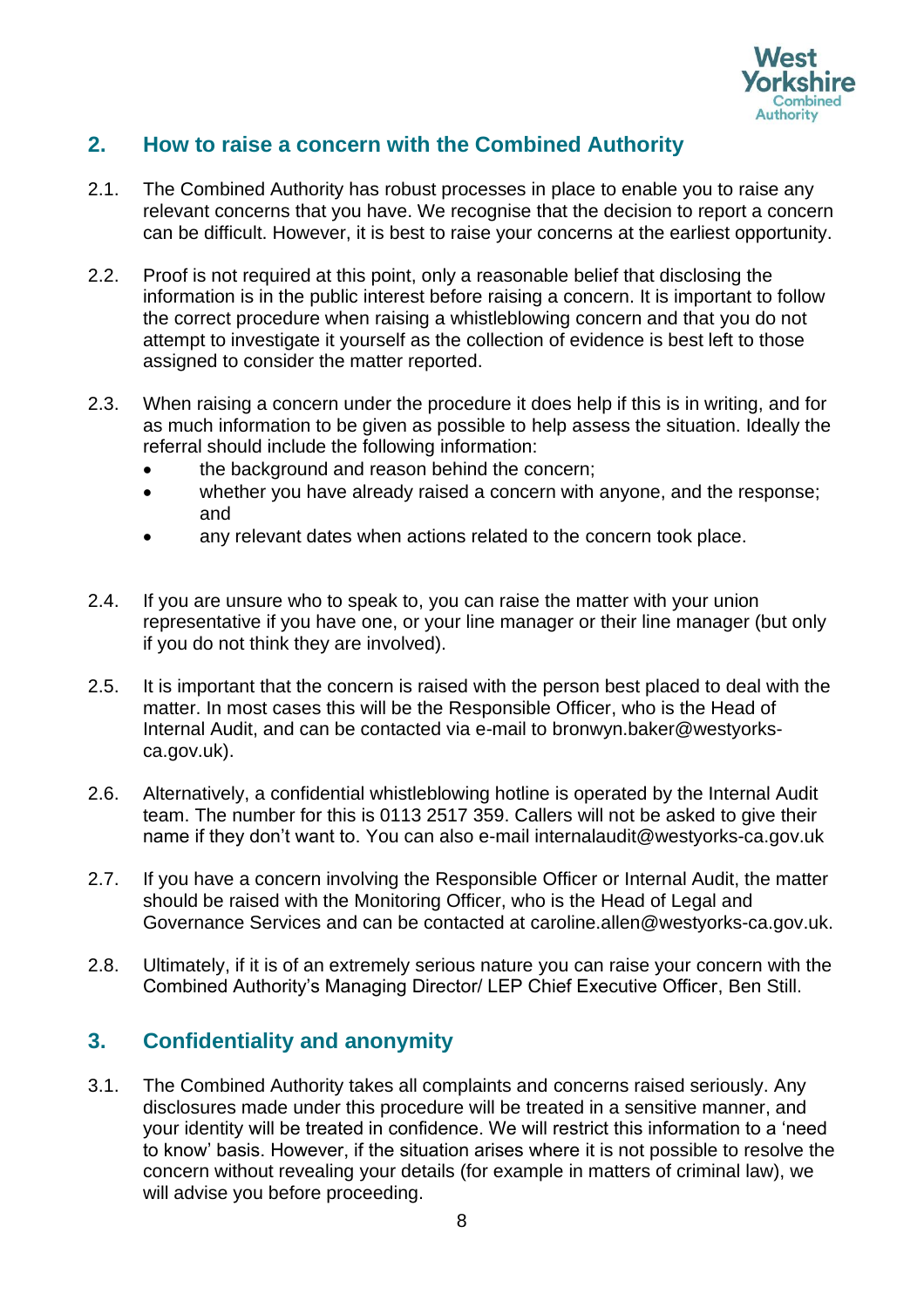

- allegations raised prove to be unfounded or vexatious. 3.2. The same considerations of confidentiality should be afforded to the subject of the concern, as far as appropriate, to prevent any damage to their reputation should the
- necessary prosecute, and provide feedback to you. 3.3. The Combined Authority encourages you to report concerns under the Whistleblowing Policy in a way that you feel comfortable with. The best way to raise a concern is to do so openly, as this makes it easier for us to investigate, if
- any, name), and will still be investigated as far as possible, on the basis of the 3.4. However, concerns can also be raised anonymously (i.e. without providing a real, or information provided, at our discretion. When exercising this discretion the factors to be taken into account would include the seriousness of the issue raised; the credibility of the concern; and the likelihood of confirming the allegation from attributable sources. If pursued, the investigation itself may however reveal you as the source of information.
- 3.5. The Ministry of Housing, Communities and Local Government may request information arising from this process if they have their own concerns or have been approached with similar complaints. The expectation is that this information will be provided on an anonymous basis. However, it may be necessary to provide personal details to progress a complaint.

#### <span id="page-9-0"></span> **4. How concerns will be dealt with**

- 4.1. All investigations will be conducted sensitively and as quickly as possible. While the outcome you wish cannot be guaranteed, the Combined Authority will handle the matter fairly and in accordance with this procedure. It will take your concerns seriously and will not allow any mistreatment of you as a result of your disclosures.
- 4.2. The concern raised and initial enquires to be made will be discussed by the Head of Internal Audit with the Head of Legal & Governance Services, and advice on investigation options sought from relevant members of staff.
- investigation options sought from relevant members of staff. 4.3. An assessment will be made as to whether a full internal investigation or audit is appropriate or whether the matter should be referred to external audit, the police or another relevant authority for consideration. The decision on how best to proceed will depend on the facts of the case.
- 4.4. The Combined Authority appreciates that you may want reassurance that the matter has been properly addressed. If you have identified yourself, unless you have asked us not to, within 10 clear working days of a concern being raised, the Responsible Officer will write to you to:
	- $\triangleright$  acknowledge that the concern has been received and indicate how they propose to deal with the matter;
	- ➢ tell you whether any initial investigation or enquiry has been made and whether further investigation will be made, and if not, why not; and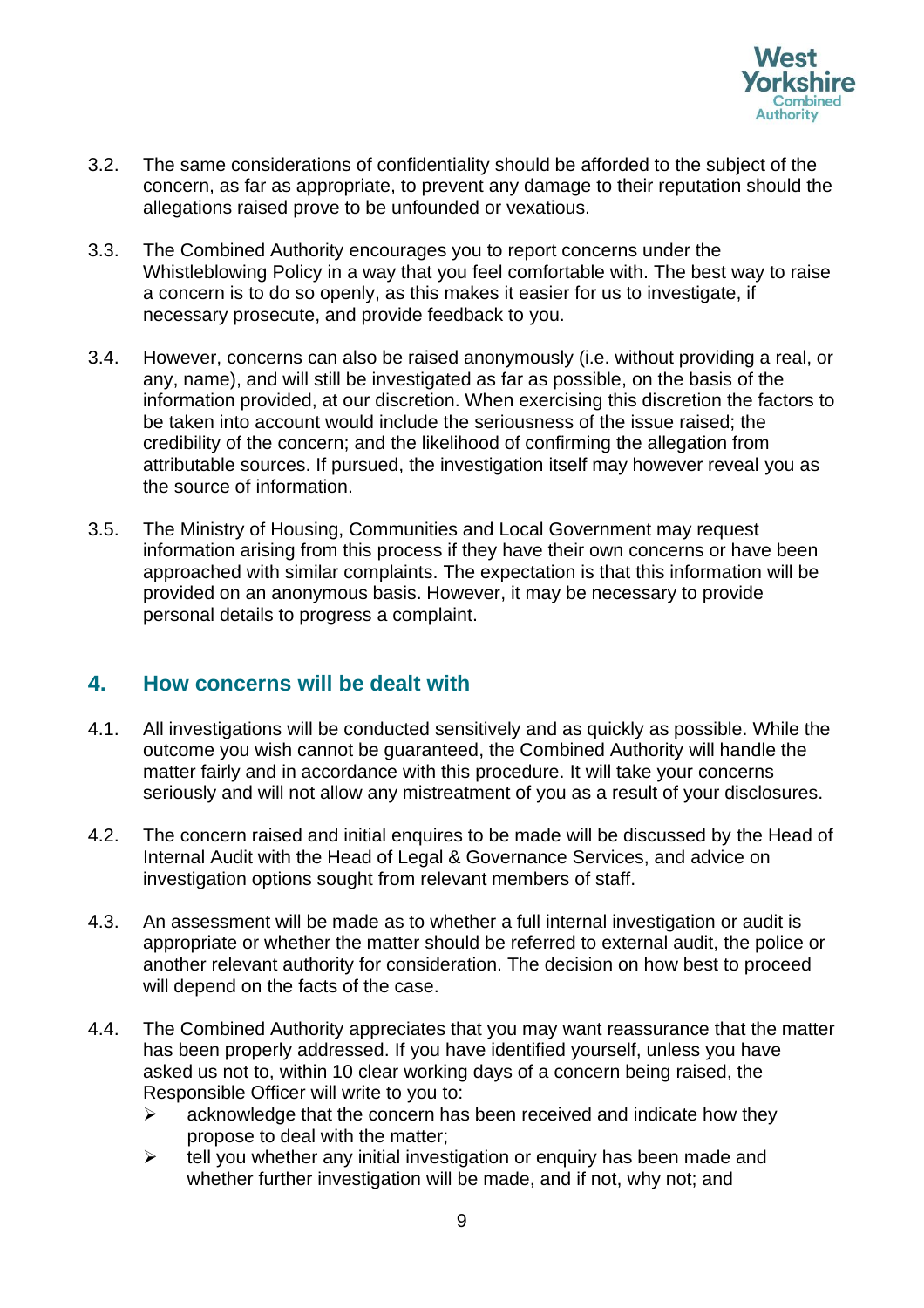

- $\triangleright$  if the investigation is to continue, how frequently they will keep you up to date on progress and an estimate of how long it will take to provide a final response.
- you may be asked to meet with those investigating the allegation. If a meeting is arranged, either electronically or face to face, you may wish to be accompanied by who accompanies you should not be involved, or have a direct interest in, the area 4.5. Before a final decision is taken on how to proceed, or as part of the investigation, a trade union representative, colleague or friend for support and advice. The person of work to which the concern relates.
- 4.6. The amount of contact between the investigators and you will vary depending on the concern raised, any difficult issues and any further clarity required. Throughout any investigation, if you are an employee, you will still be expected to continue your duties/ role as normal unless deemed inappropriate.
- 4.7. If requested, the Combined Authority will confirm to you when the matter is concluded and, if appropriate considering the security and confidentiality rights of all parties, its outcome.
- 4.8. If changes are made to policies and processes as result of whistleblowing investigations, these will be publicised as appropriate, again taking into consideration the importance of protecting the anonymity and confidentiality of individuals.

#### <span id="page-10-0"></span> **5. Protections & untrue allegations**

- 5.1. The Public Interest Disclosure Act (1998) gives legal protection to employees against being dismissed or penalised by their employers as a result of disclosing certain concerns raised in the reasonable belief that it is in the public interest.
- disadvantage because they raise a legitimate concern and will take action to protect 5.2. The Combined Authority believes that no member of staff should be at a them when they do. Any colleague victimising and/ or harassing individuals because they raised concerns via this policy will be dealt with via our Disciplinary, Conduct & Capability Policy & Procedure.
- unfounded allegations of wrong doing. If a whistleblower makes an allegation in 5.3. The Combined Authority will also protect our employees from malicious or good faith, but the investigation finds their concerns are unfounded no action will be taken against them.
- 5.4. If it has been found a referral was made to cause trouble, for personal gain, or to discredit the organisation, the matter will be referred to HR for investigation under our Disciplinary, Conduct & Capability Policy if made by another employee, Board member or contractor.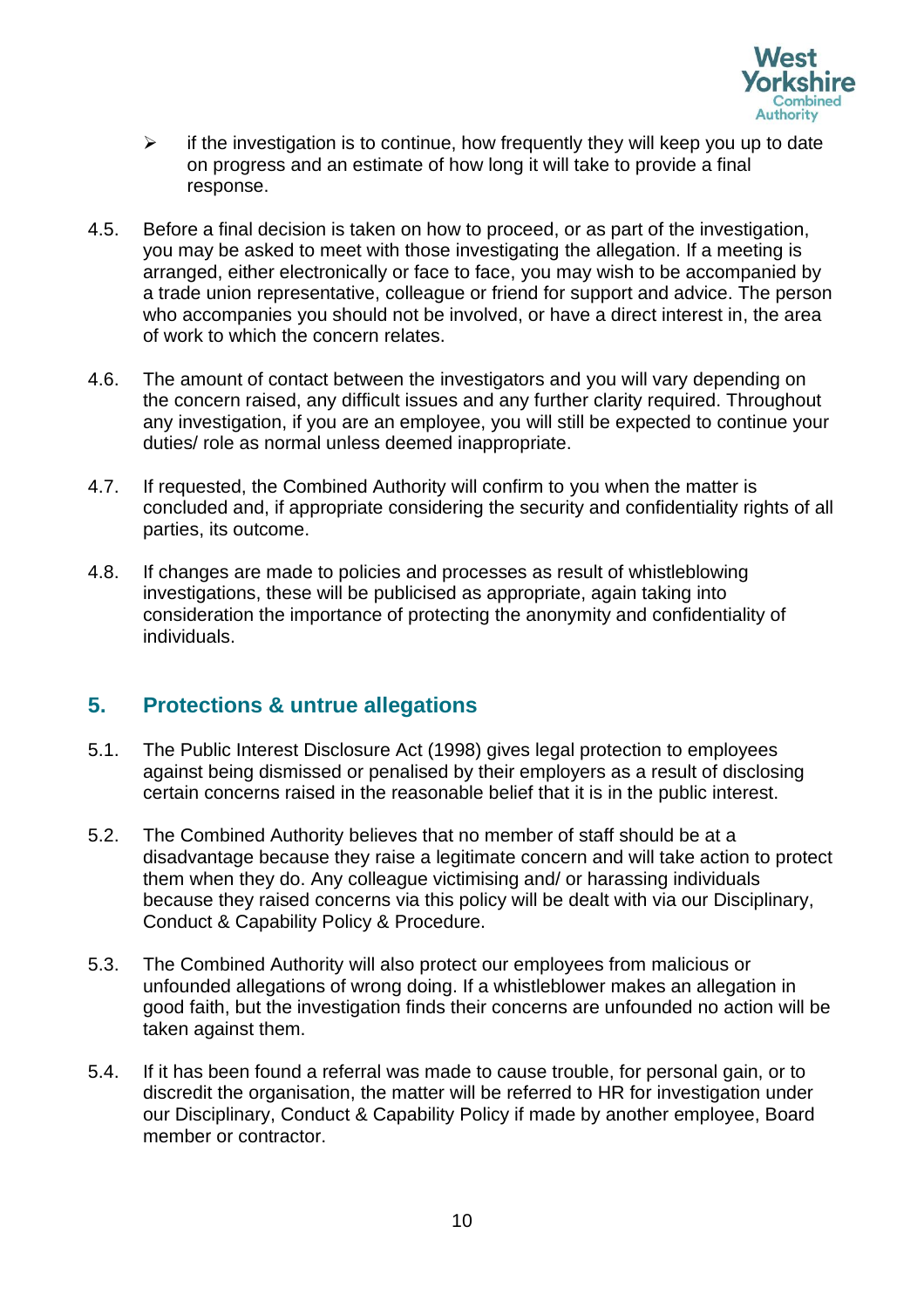

#### <span id="page-11-0"></span> **6. How to take the matter further if you are not satisfied**

- 6.1. This procedure is intended to provide whistleblowers with an avenue to raise the first instance so they can be resolved internally. Where you do not feel it is legitimate concerns. We are keen to encourage you to bring your concerns to us in appropriate to raise it internally, or where the internal process has not achieved a satisfactory outcome for you, there are external routes available.
- 6.2. If you choose to raise your concerns externally, there are specific places you should take the information to keep the protections provided by the legislation. These include:
	- $\triangleright$  the police;
	- $\triangleright$  the relevant regulatory body or professional body;
	- ➢ your Trade Union;
	- ➢ your solicitor;
	- ➢ your Citizens Advice Bureau; or
	- of State for Business, Energy and Industrial Strategy (BEIS) and are listed on  $\triangleright$  a prescribed person or body- for the LEP these are prescribed by the Secretary [the BEIS website.](https://www.gov.uk/government/publications/blowing-the-whistle-list-of-prescribed-people-and-bodies--2)
- 6.3. If your concern relates to the LEP, rather than the Combined Authority, you can report it directly to the Department for Business Energy and Industrial Strategy, or the Cities and Local Growth Unit in the Ministry of Housing, Communities and Local Government<sup>1</sup>.
- 6.4. When taking a disclosure to one of the prescribed persons, it is important that you reasonably believe the matter you are disclosing falls within their remit and that the information and allegations you are disclosing are substantially true. You should also consider any legal duty of confidentiality you owe to the Combined Authority.
- conditions need to be met. 6.5. In certain circumstances you will be protected if you make a disclosure to someone other than the Combined Authority, your legal adviser or a prescribed person. However, the rules relating to these wider disclosures are stricter and certain
- line 020 3117 2520. Protect contributed to the formulation of the legislation and is a 6.6. Additional information about raising concerns within Public Interest Disclosure law can be obtained from the whistleblowing charity Protect (formerly Public Concern at Work or PCaW). For information visit <www.pcaw.org.uk>or telephone their advice legal advice centre designated as such by the Bar Council. Further information and signposting for potential whistleblowers is also available at [www.gov.uk.](www.gov.uk)

<sup>&</sup>lt;sup>1</sup> Reports to the Cities and Local Growth Unit in the Ministry of Housing, Communities and Local Government should be made via the following email address: localgrowthassurance@communities.gov.uk, or by writing to: LEP Compliance Deputy Director, Cities and Local Growth Unit, Fry Block, 2 Marsham Street, London, SW1P 4DF. You should clearly mark your email or letter as "Official – Whistleblowing"